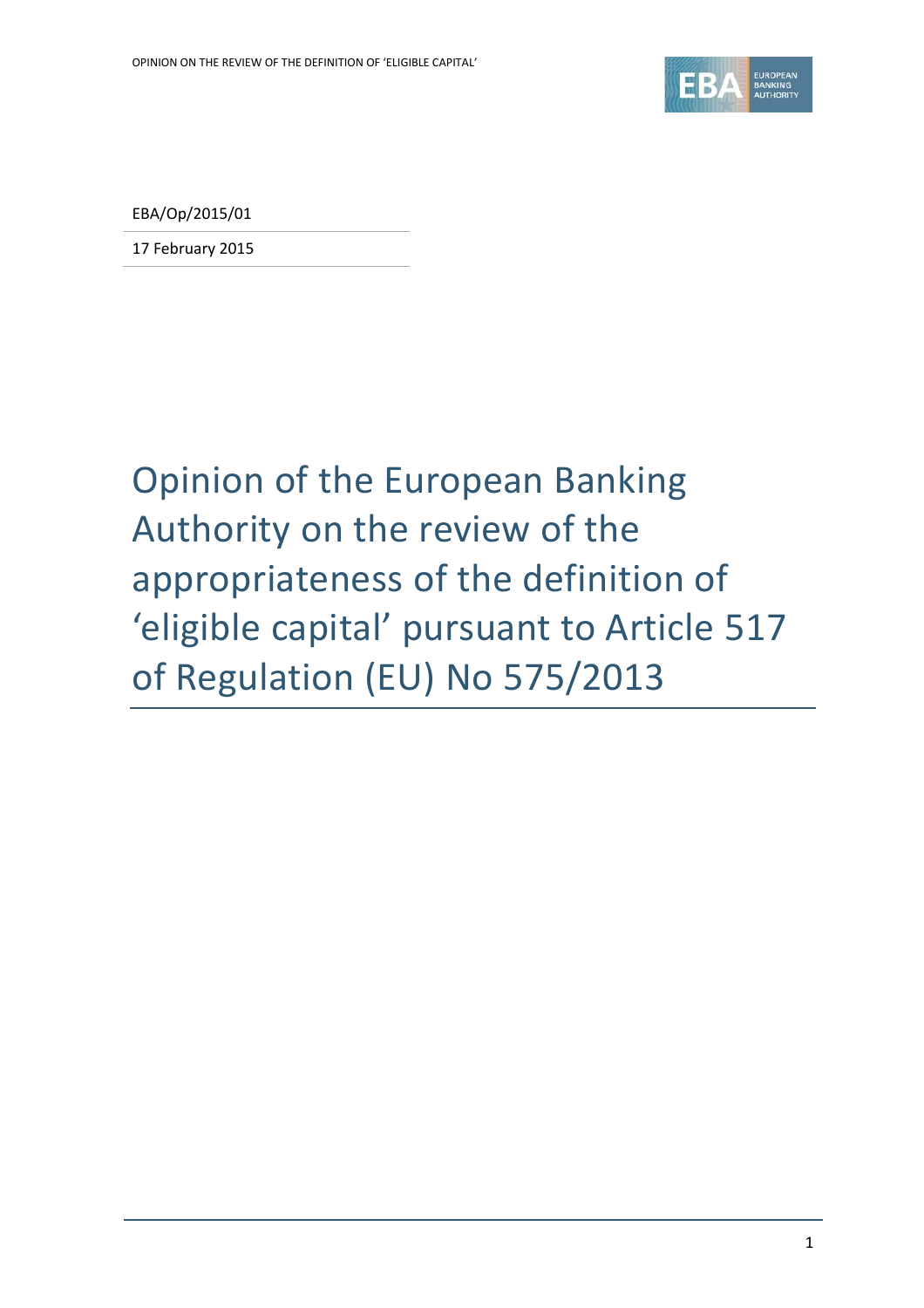

## Introduction and legal basis

- [1](#page-1-0). In accordance with Article 517 of Regulation (EU) No  $575/2013<sup>1</sup>$  (Capital Requirements Regulation, CRR), the Commission must by 31 December 2014 review and report to the European Parliament and the Council on the appropriateness of the definition of 'eligible capital' being applied within the context of Title III of Part Two and Part Four of the CRR.
- 2. On 20 December 2013, to carry out that review, the Commission sought technical advice from the European Banking Authority (EBA) to determine whether or not the definition of 'eligible capital' is appropriate for defining 'large exposures', setting 'large exposures' limits, determining the capital requirements applicable to investment firms with limited investment services and determining the prudential treatment for qualifying holdings outside the financial sector. Therefore, this opinion is addressed to the Commission.
- 3. In this opinion, the EBA provides general comments on 'eligible capital', that are relevant both for the large exposures framework as well as for investment firms and qualifying holdings. In addition, the EBA provides specific comments applicable only to the 'eligible capital' definition in the large exposures framework.
- 4. The EBA competence to deliver this opinion is based on Articles 8(1)(a), (2)(g) and 34(1) of Regulation (EU) No  $1093/2010^2$  $1093/2010^2$  $1093/2010^2$ , as amended, as the definition of 'eligible capital' for credit institutions and investment firms relates to the EBA's area of competence.
- 5. In accordance with Article  $14(5)$  of the Rules of Procedure of the Board of Supervisors<sup>[3](#page-1-2)</sup>, the Board of Supervisors has adopted this opinion.

## General comments

 $\overline{a}$ 

- 6. The EBA provides some preliminary views regarding the definition of 'eligible capital', on the basis of experience or information gathered during the first year of application of the CRR.
- 7. The call for advice recalls that the notion of 'eligible capital' was introduced so that credit institutions and investment firms would not be encouraged to reduce the regulatory constraints by issuing only Tier 2 capital.
- 8. From 1 January 2014, the 'eligible capital' definition specified in Article 4(1)(71) of the CRR replaced the 'own funds' definition for defining 'large exposures' and setting 'large exposures' limits. The definition shall also be used to determine the capital requirements applicable to

<span id="page-1-0"></span> $1$  Regulation (EU) No 575/2013 of the European Parliament and of the Council of 26 June 2013 on prudential requirements for credit institutions and investment firms and amending Regulation (EU) No 648/2012 (OJ L 176, 27.6.2013, p. 1).

<span id="page-1-1"></span> $^2$  Regulation (EU) No 1093/2010 of the European Parliament and of the Council of 24 November 2010 establishing a European Supervisory Authority (European Banking Authority) amending Decision No 716/2009/EC and repealing Commission Decision 2009/78/EC (OJ L 331, 15.12.2010, p. 12).

<span id="page-1-2"></span> $3$  Decision adopting the Rules of Procedure of the European Banking Authority Board of Supervisors of 24 November 2014 (Decision EBA DC 2011 001 (Rev4)).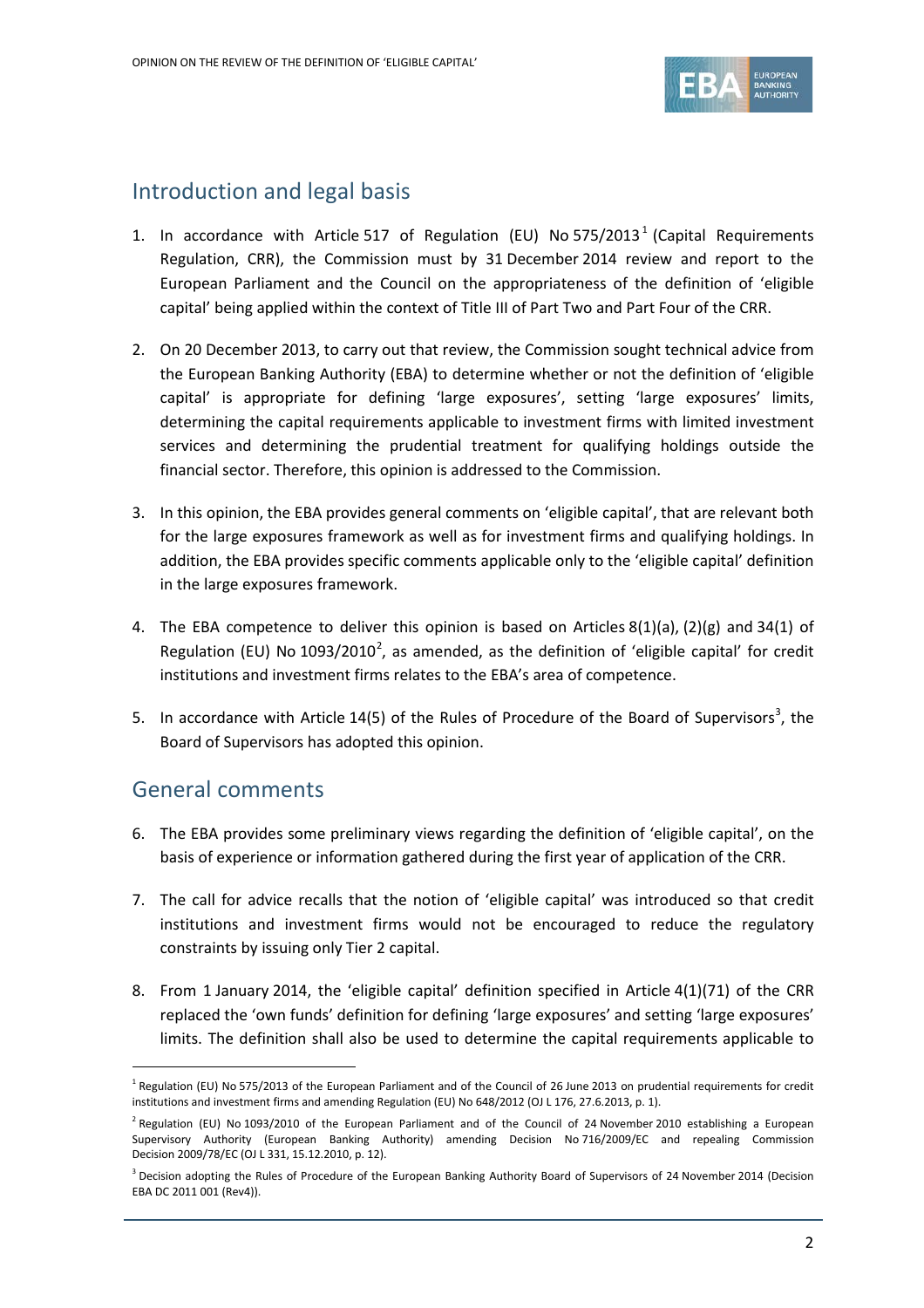

investment firms with limited investment services and to determine the prudential treatment for qualifying holdings outside the financial sector<sup>[4](#page-2-0)</sup>. The difference between the two definitions is that the amount of Tier 2 capital recognised as 'eligible capital' may not exceed one third of Tier 1 capital whereas there was no limit for the inclusion of Tier 2 capital in the 'own funds' definition.

- 9. The definition of 'eligible capital' was introduced without conducting an impact assessment, so a three-year transitional regime was introduced in Article 494 and a review clause in Article 517 of the CRR. To facilitate the transition to the new definition, the transitional clause allows eligible capital to include Tier 2 capital up to 100% of Tier 1 capital during 2014, 75% during 2015 and 50% during 2016.
- 10. Since there is a transitional regime in place until the end of 2016, there is not yet any experience regarding the use of the definition of 'eligible capital'. At present, the EBA is not aware of any concerns raised by institutions regarding the use of this definition. Furthermore, the EBA is not aware of any empirical evidence that would lead to the conclusion that the new stricter capital base for the large exposures regime would have a significant detrimental impact on institutions' exposures. However, this is not based on any collection of data – and this data would, in any case, need to be based on simulations and collected on an *ad ho*c basis.
- 11. The EBA could consider collecting data, if still required, towards the end of the transitional period.

## Specific comments regarding the application of the definition of 'eligible capital' to the large exposures framework

- 12. The definition of 'eligible capital' is used, among other things, in the context of the large exposures regime, specifically for defining 'large exposures' (Article 392 of the CRR) and setting 'large exposures' limits (Article 395 of the CRR).
- 13. The EBA notes that, in April 2014, the Basel Committee on Banking Supervision (BCBS) published standards on the supervisory framework for measuring and controlling large exposures<sup>[5](#page-2-1)</sup>. These standards specify the eligible capital base for defining 'large exposures' and its limits as the effective amount of Tier 1 capital fulfilling the criteria defined in Part 1 of the Basel III framework.<sup>[6](#page-2-2)</sup>

 $\overline{a}$ 

<span id="page-2-0"></span><sup>&</sup>lt;sup>4</sup> With an additional adjustment for qualifying holdings, due to the fact that qualifying holdings may be deducted under Article 36(k)(i) or risk weighted for the 'own funds' definition. However, within the context of Article 89, there should be no deduction of qualifying holdings.

<span id="page-2-1"></span><sup>&</sup>lt;sup>5</sup> These standards are applicable to all internationally active banks and are expected to be fully implemented by the relevant jurisdictions by 1 January 2019. There is an option to extend the application of the standards to a wider range of banks, with the possibility, if deemed necessary, to develop a different approach for banks that usually fall outside the scope of the Basel framework.

<span id="page-2-2"></span><sup>&</sup>lt;sup>6</sup> 'Basel III: A global regulatory framework for more resilient banks and banking systems' dated December 2010 (rev. June 2011).